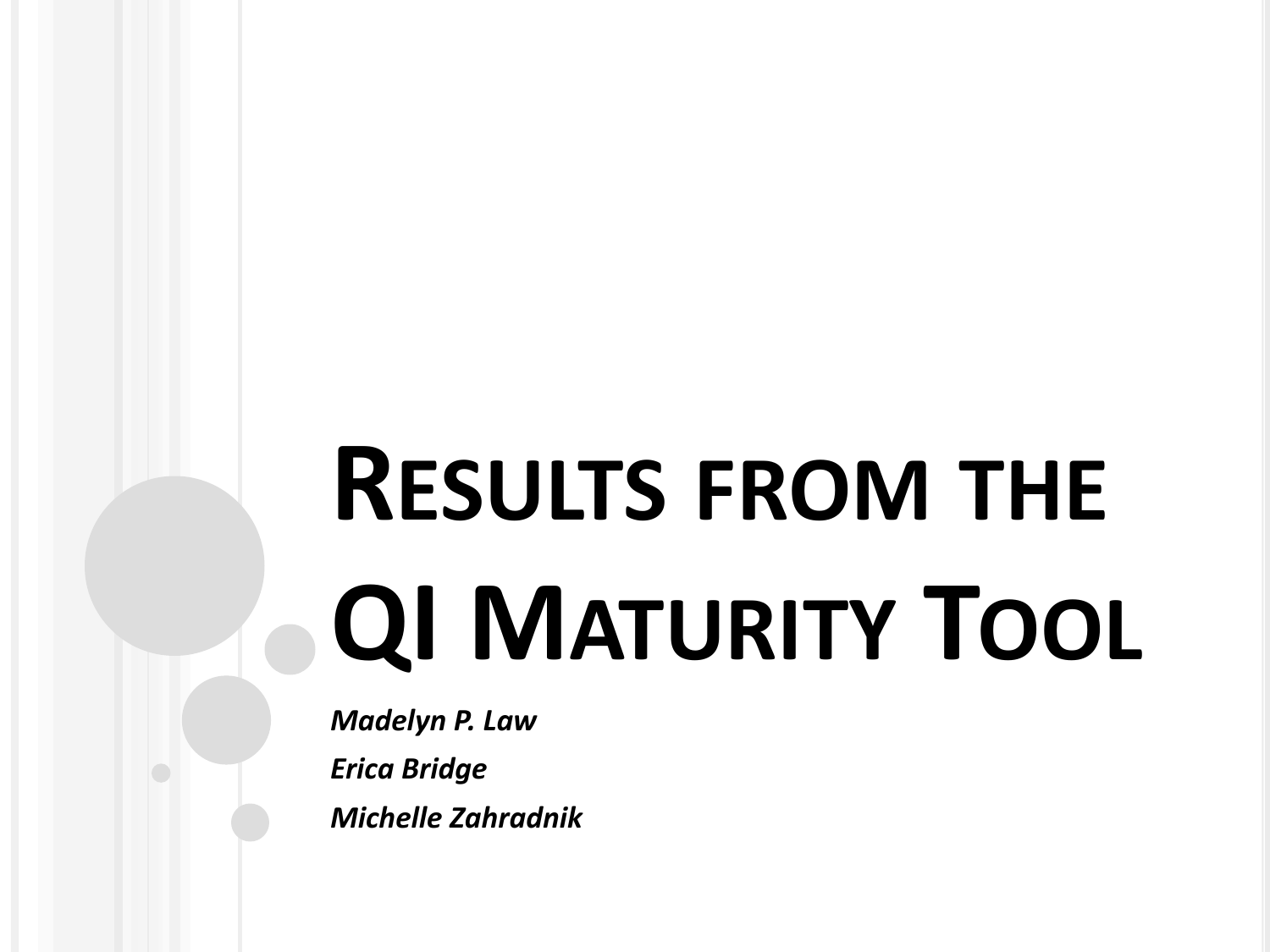#### **DEMOGRAPHICS**

- 33 responses of the 36 units
- 29 surveys fully completed *(31 as of this morning)*
- Data represents all but two LHINS *(all but one as of this morning)*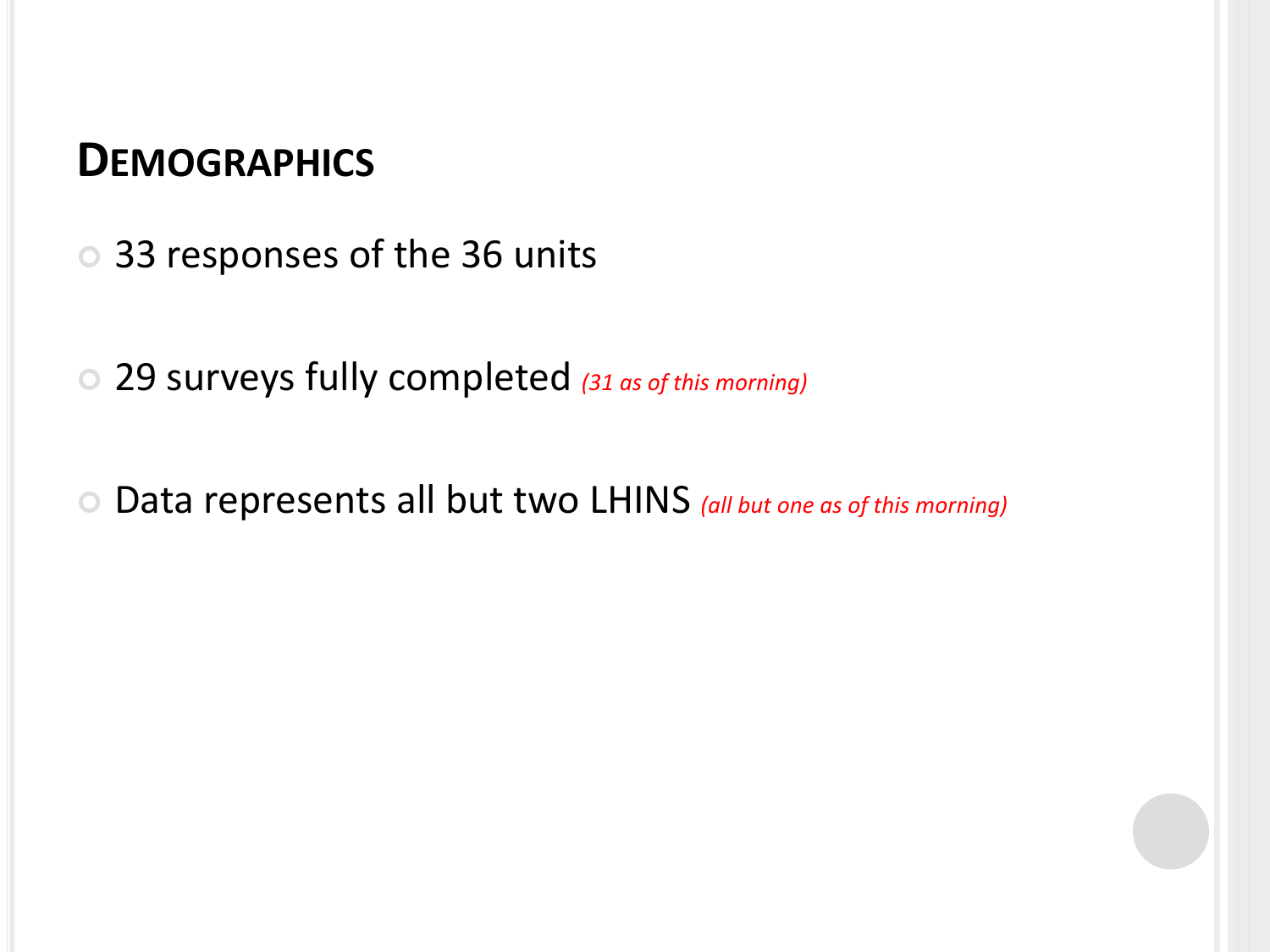## **QI MATURITY TOOL FOR PUBLIC HEALTH AGENCIES**

- Allows for the assessment of QI sophistication.
- *Measures how far along a public health agency is regarding:*
	- *QI organizational culture = commitment and collaboration*
	- *Capacity and competency = skills, methods and investment*
	- *QI Alignment and Spread = integration, authority and value*

# *...What did we find out about units across Ontario?*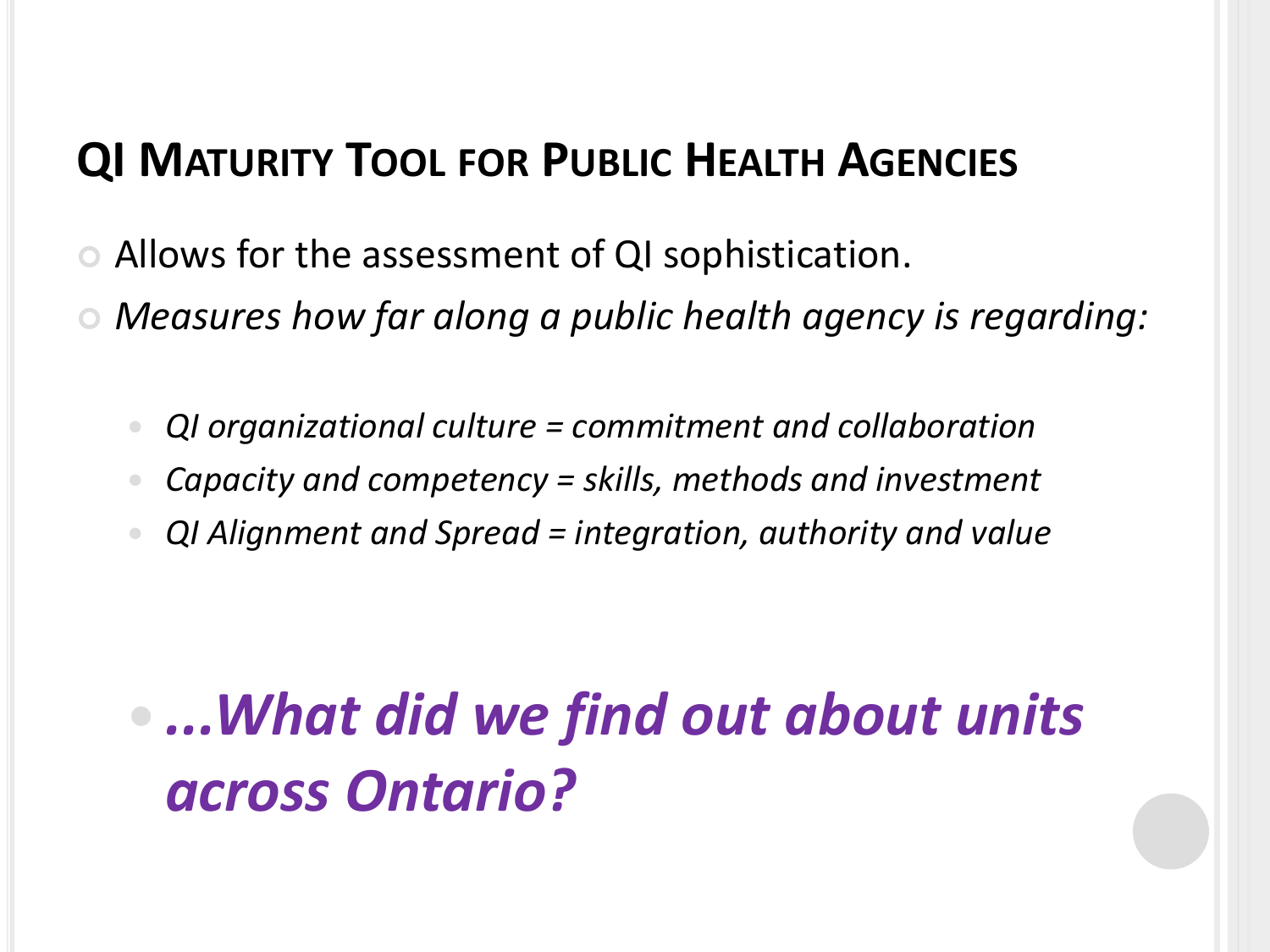# **DOMAIN 1: QI ORGANIZATIONAL CULTURE**

| Commitment                        |                                              | Collaboration                |                              |
|-----------------------------------|----------------------------------------------|------------------------------|------------------------------|
| <b>Questionnaire Item</b>         | % Agree &<br><b>Strongly</b><br><b>Agree</b> |                              | % Agree &<br><b>Strongly</b> |
| Leaders are receptive             |                                              | <b>Questionnaire Item</b>    | <b>Agree</b>                 |
| to ideas for improving<br>quality | 93.10%                                       | Staff help solve<br>problems | 79.30%                       |
| Impetus for improving             |                                              |                              |                              |
| quality is external               | 24.10%                                       | <b>Staff routinely</b>       |                              |
| Leaders work together             |                                              | contribute to decisions      | 69%                          |
| for common goals                  | 69%                                          |                              |                              |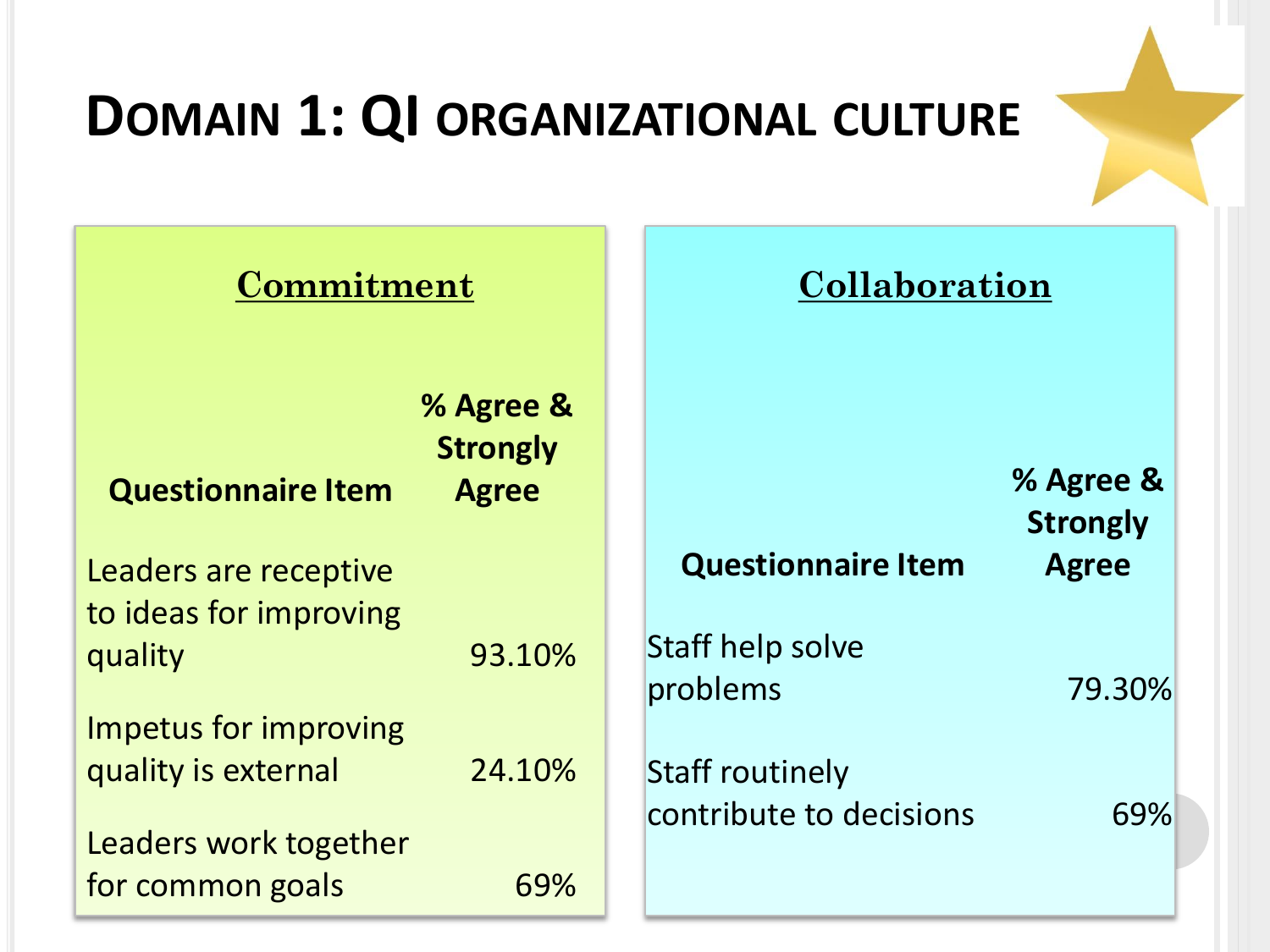#### **DOMAIN 2: CAPACITY & COMPETENCY**

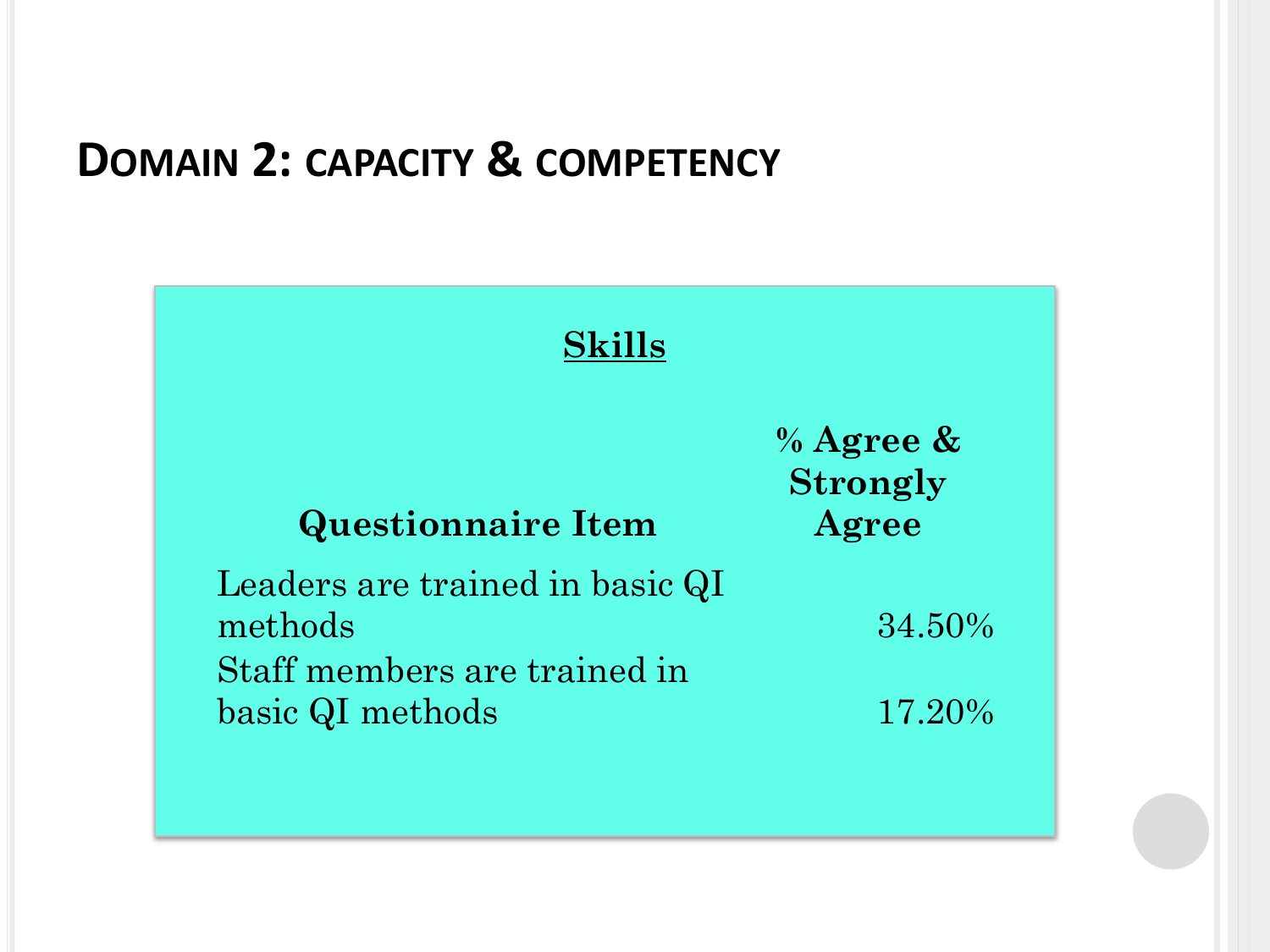# **DOMAIN 2: CAPACITY & COMPETENCY**

| <b>Methods</b>                                    |                                    |
|---------------------------------------------------|------------------------------------|
| <b>Questionnaire Item</b>                         | % Agree & Strongly<br><b>Agree</b> |
| Staff has skills to monitor quality of            |                                    |
| programs                                          | 27.60%                             |
| Agency has objective quality measures             | $34.40\%$                          |
| Staff use methods to identify root causes         | 24.10%                             |
| Staff use best or promising practices             | 85.70%                             |
| Programs are continuously evaluated               | $46.40\%$                          |
| The quality of programs is routinely<br>monitored |                                    |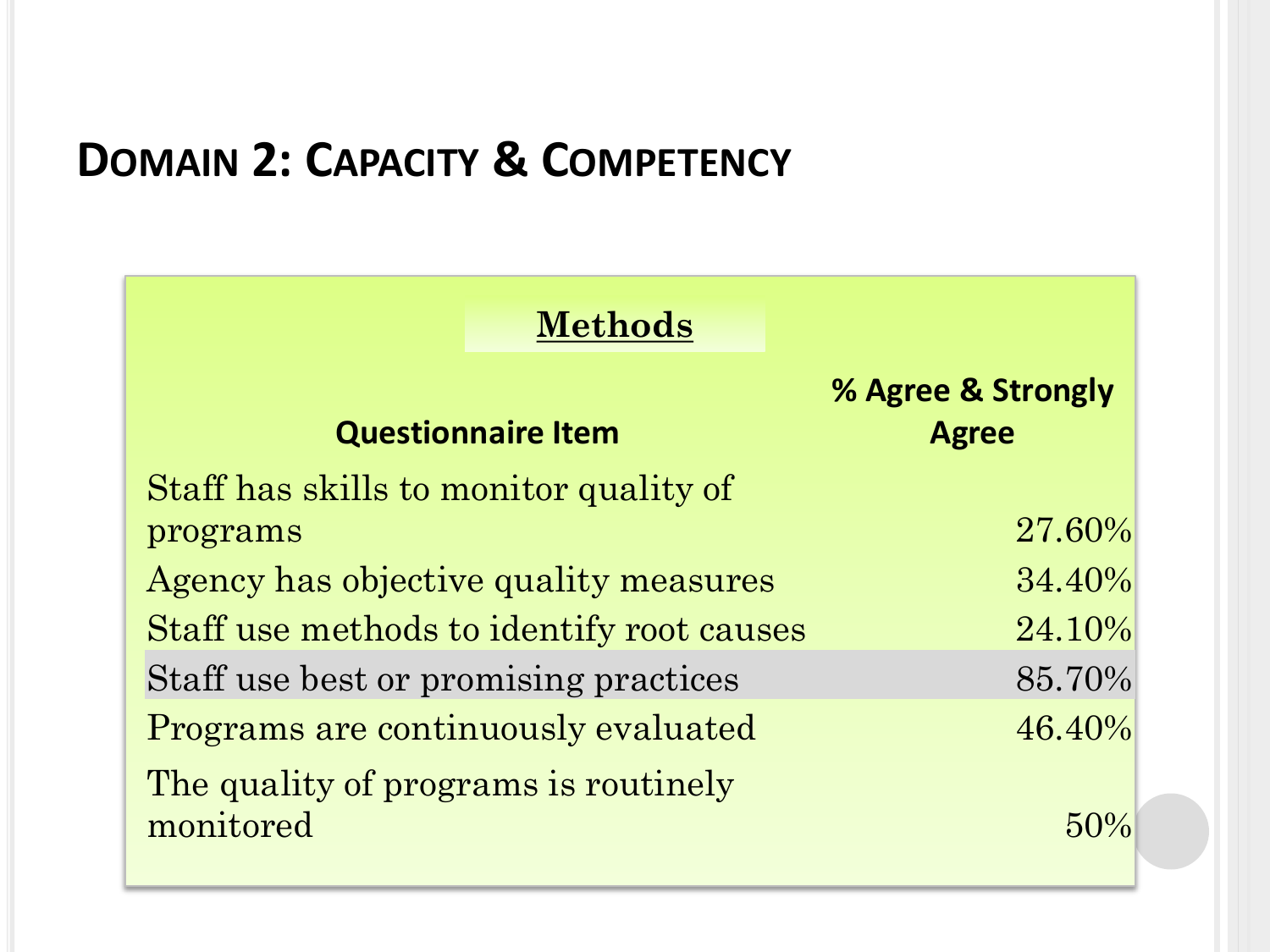## **DOMAIN 2: CAPACITY & COMPETENCY**

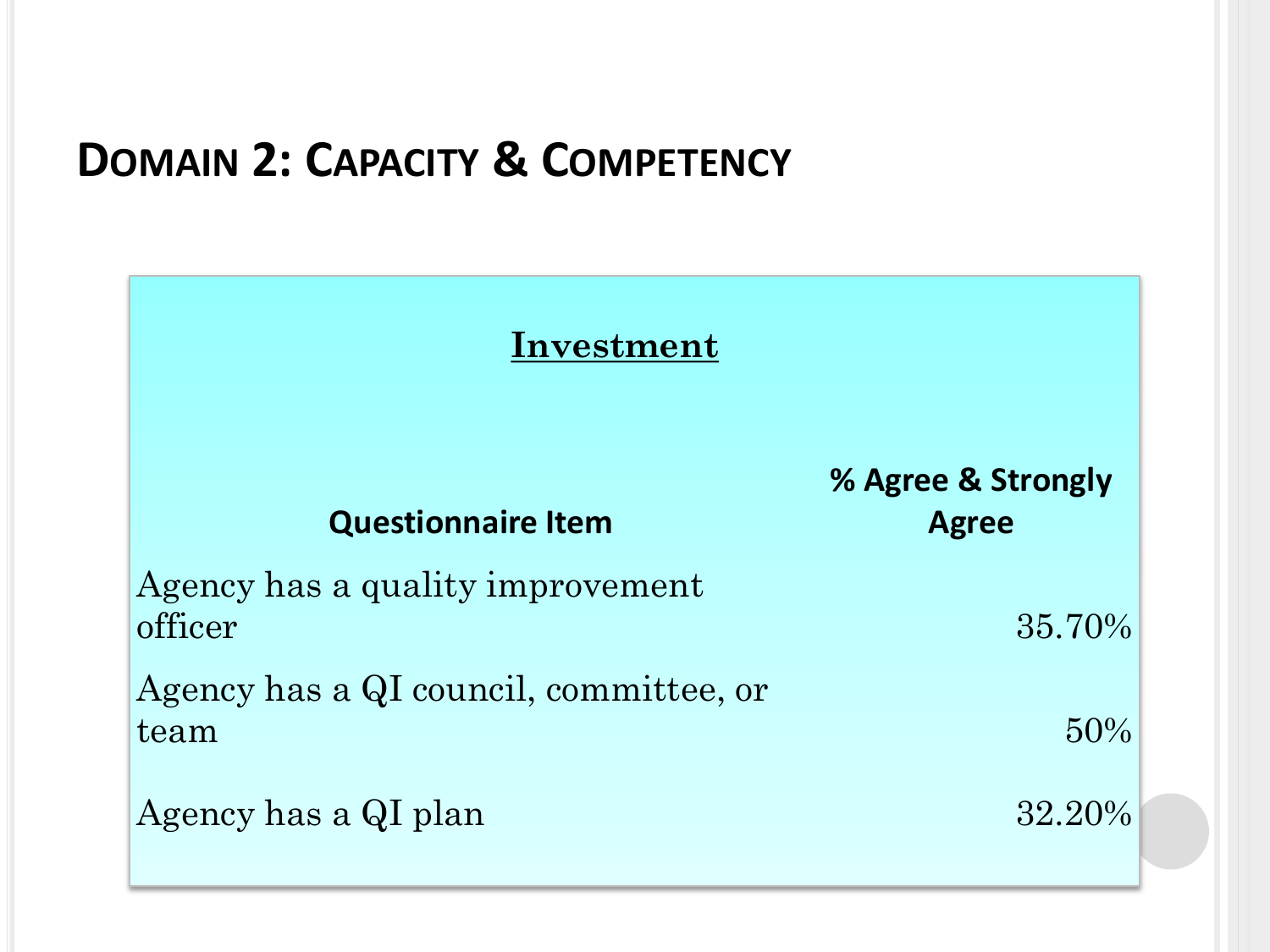# **DOMAIN 3: QI ALIGNMENT & SPREAD**

#### **Integration**

 $\frac{0}{2}$  Agree  $\frac{0}{2}$ 

|                                           | $\sqrt{0}$ Agiee $\alpha$ |
|-------------------------------------------|---------------------------|
| <b>Questionnaire Item</b>                 | <b>Strongly Agree</b>     |
| Job description include QI responsibility | 42.90%                    |
| Staff is aware of external QI expertise   | 25%                       |
| Staff at all levels participate in QI     | 39.30%                    |
| Customer satisfaction information is      |                           |
| routinely used                            | 39.30%                    |
| QI efforts usually adopted by other       |                           |
| programs                                  | 53.60%                    |
| Accurate and timely data available for    |                           |
| $ {\rm QI} $                              | 46.50%                    |
| Improving quality is integrated into      |                           |
| agency practice                           | 28.60%                    |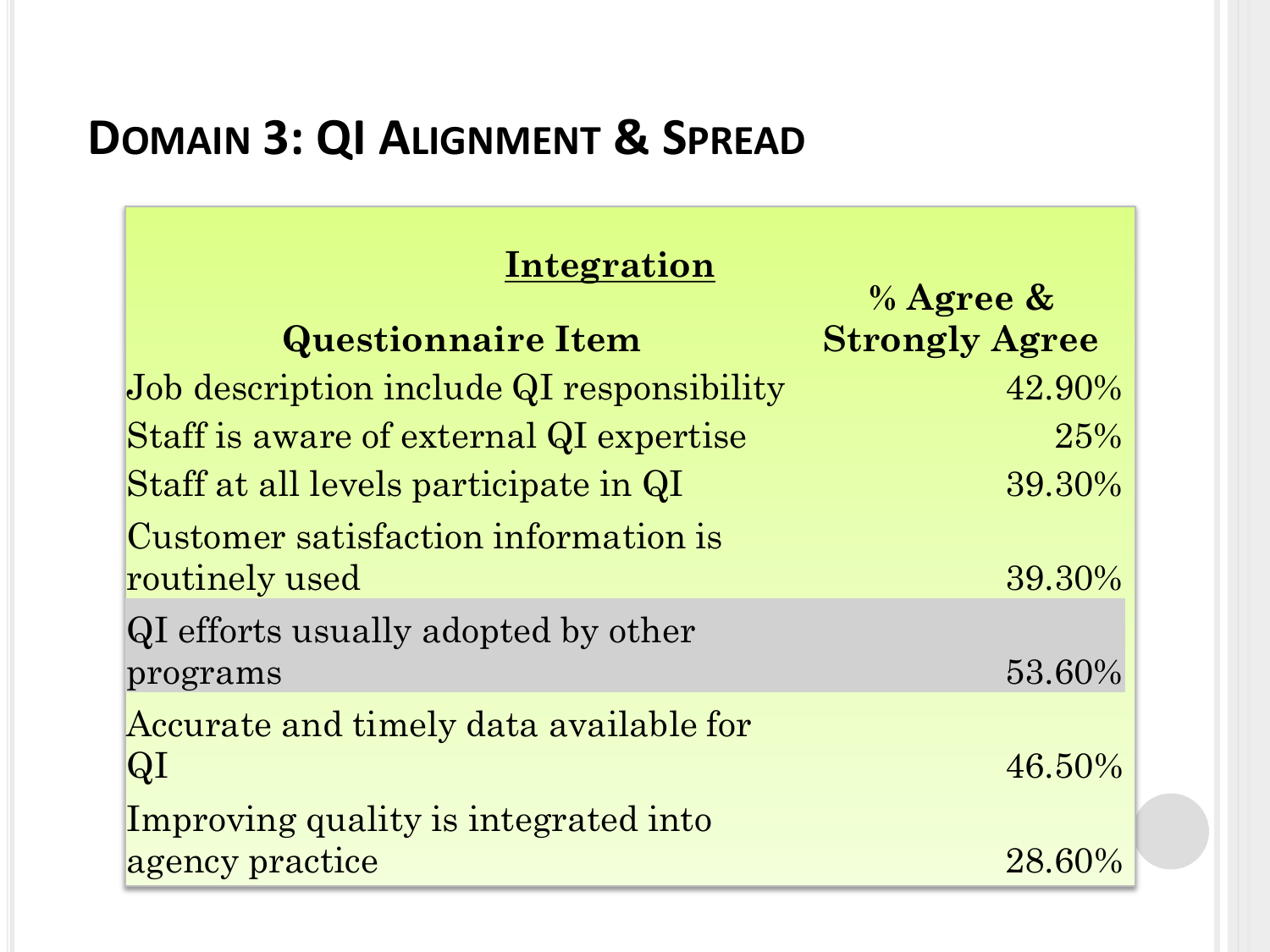#### **DOMAIN 3: QI ALIGNMENT AND SPREAD**

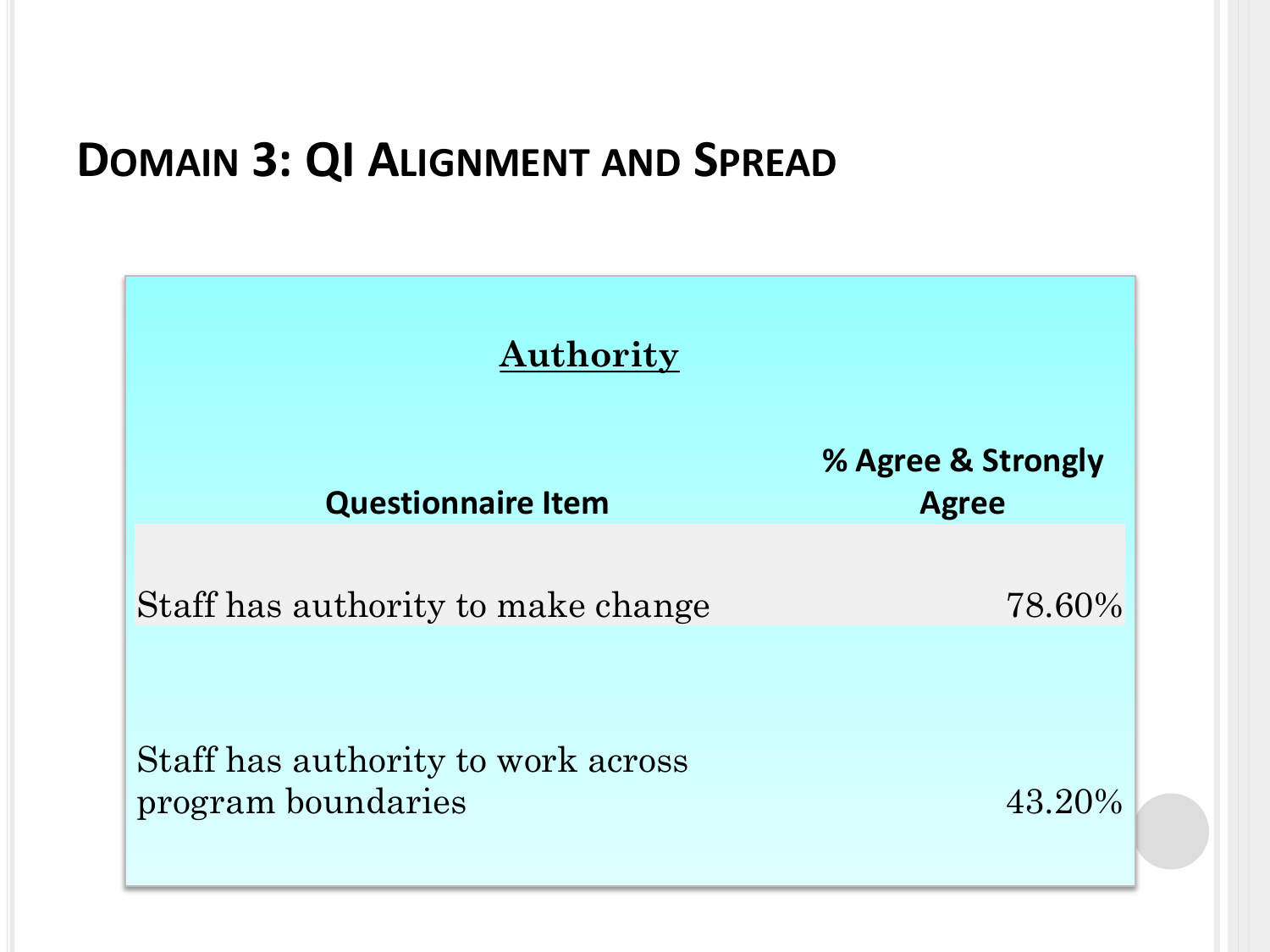

# **DOMAIN 3: QI ALIGNMENT AND SPREAD**

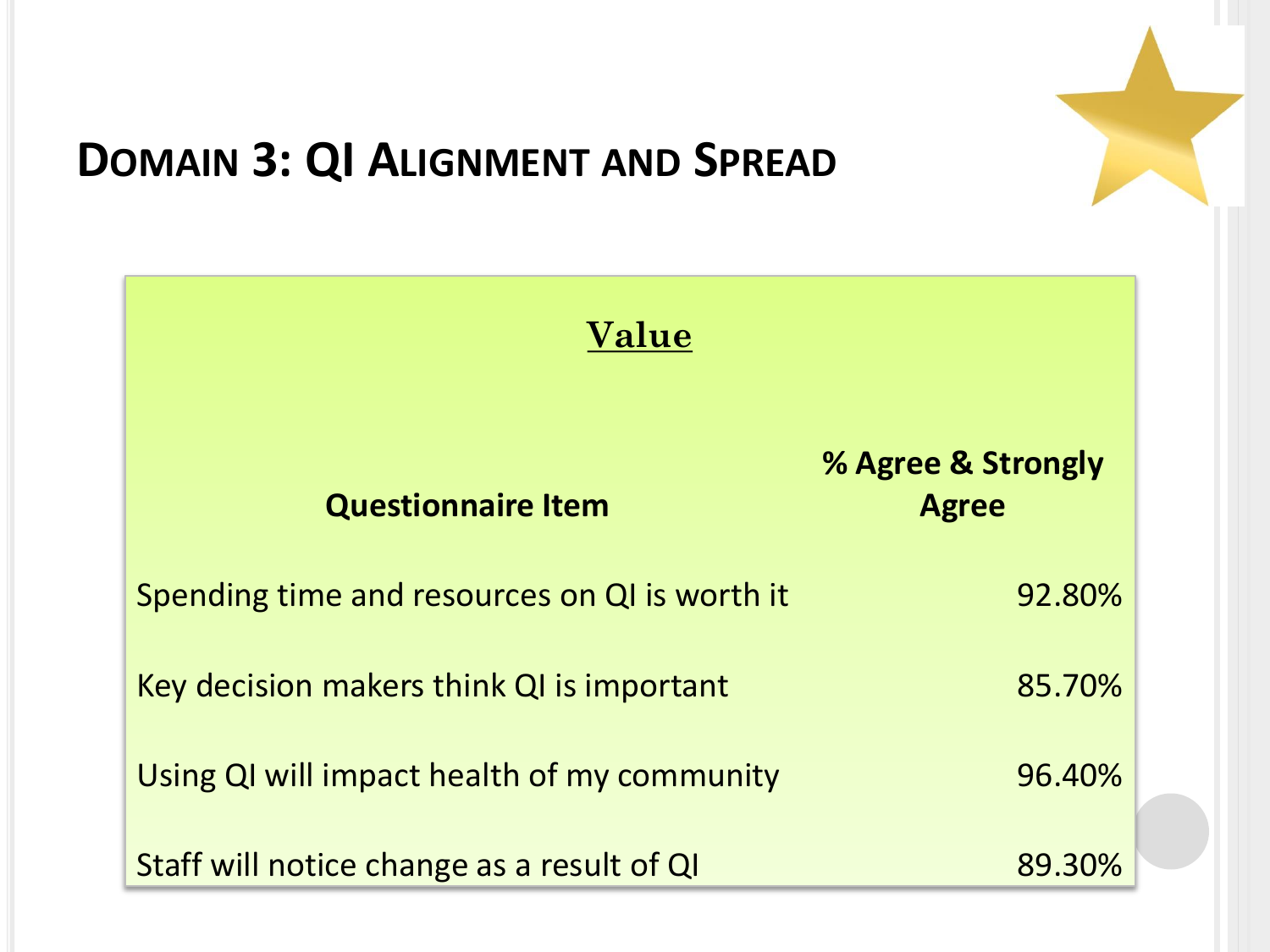## **WHAT THE DATA TELLS US**

#### **Domain 1: QI Organizational Culture**

**Commitment & Collaboration** both score **high**

#### **Domain 2: Capacity & Competency**

**Skills, methods, investment** have all scored **low**

#### **Domain 3: QI Alignment & Spread**

- **Integration** has scored **low**
- **Authority** is **neutral**
- **Value** has scored **high**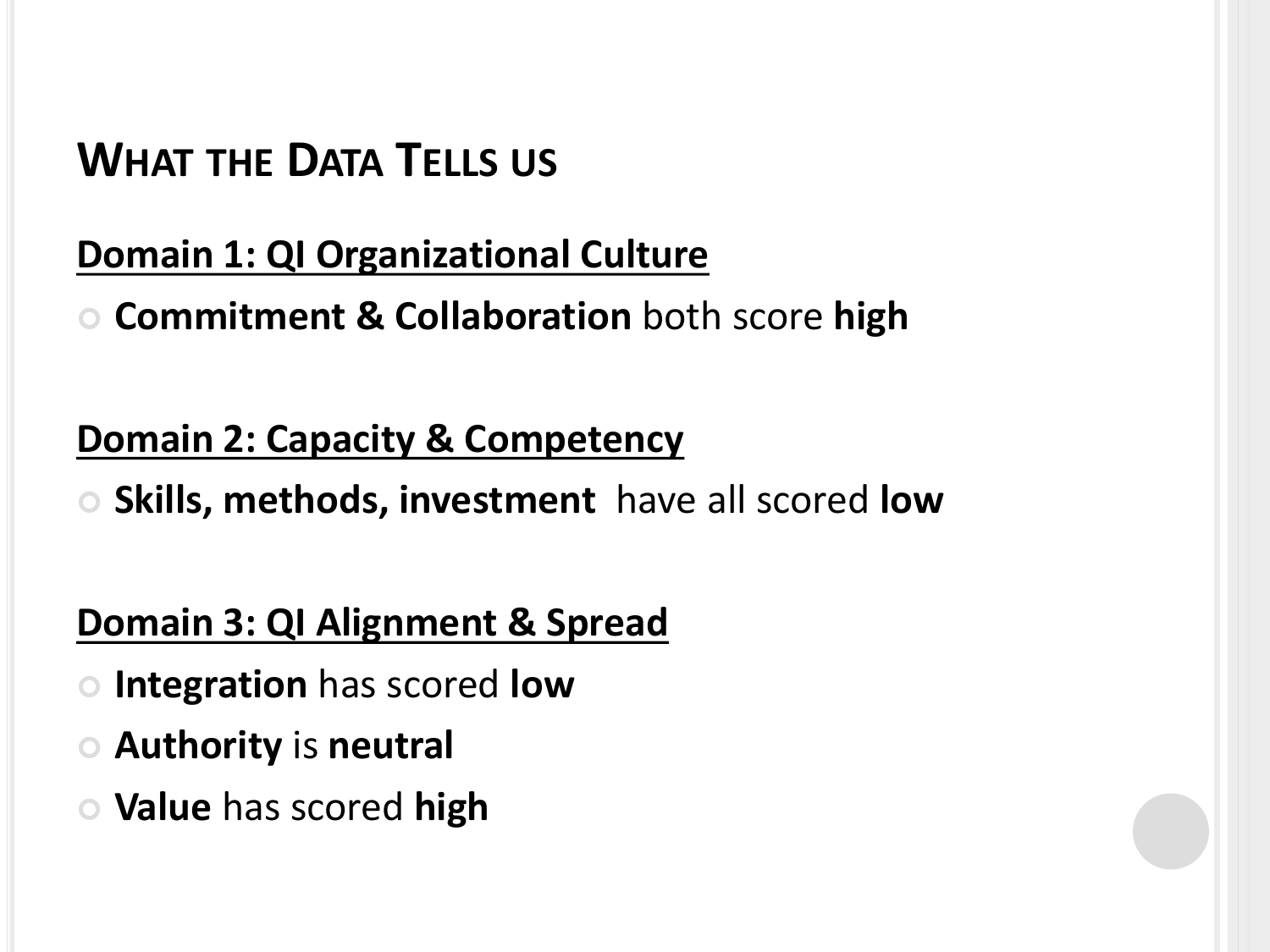## **TABLE EXERCISE**

- **Pull out the sheet in your folder** 
	- On it is the data that I would like you to reflect on as a group
	- Questions are there to guide your discussion
	- Designate a note taker and write notes from your discussion on the back of the sheet
	- Report back with **3 key points** regarding your discussion
- *The idea is to share ideas on what has worked, what you may be thinking of doing or what is need to improve this area*